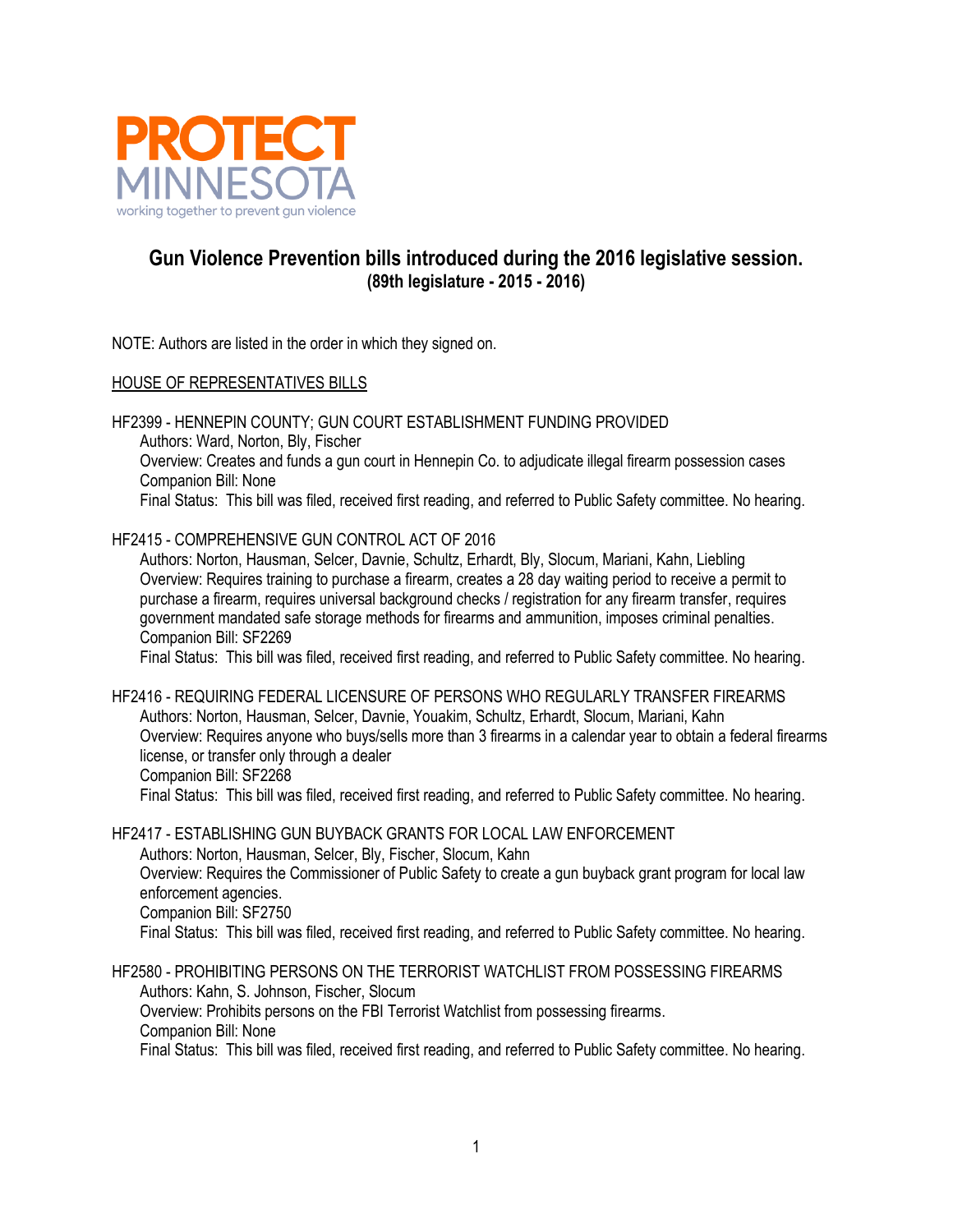HF2897 - A BILL REQUIRING CRIMINAL BACKGROUND CHECKS FOR FIREARM TRANSFERS; EXCEPTING CERTAIN TRANSFERS.

Authors: Schoen, Hausman, Youakim, Flanagan, Selcer, Erhardt, Ward, Applebaum, Simonson, Rosenthal, Masin, Halverson, Moran, Mahoney

Overview: Requires universal background checks before all gun purchases.

Companion Bill: SF2493

Final Status: This bill was filed, received first reading, and referred to Public Safety committee. No hearing. Rep. Schoen attached the bill in full as an amendment to the budget bill, but the amendment was voted down.

HF3647 - A BILL REQUIRING CRIMINAL BACKGROUND CHECKS FOR FIREARM TRANSFERS; EXCEPTING CERTAIN TRANSFERS

Authors: Norton, Hausman, Ward, Yarusso, Fischer, Liebling

Overview: This is a near-clone of HF2897 by Rep. Schoen, requiring universal background checks. Companion Bill: None

Final Status: This bill was filed, received first reading, and referred to Public Safety committee. No hearing.

HF3807 – CELL PHONE CASES RESEMBLING A FIREARM POSSESSION, MANUFACTURE, OR SALE PROHIBITED.

Authors: Atkins; Schoen

Overview: identical to the bill that passed in the Senate 60-0.

Companion Bill: SF2416

Final status: This bill was filed, referred to Chief Clerk for comparison with SF2416, found to be identical, SF was substituted on the General Register, and HF was indefinitely postponed.

## SENATE BILLS

SF2228 - A bill for an act relating to public safety; modifying provisions related to the transfer of pistols and semiautomatic military-style assault weapons, eligibility to carry a handgun in public, and eligibility to possess a firearm; modifying the judicial process for restoring firearms eligibility to certain persons who have become ineligible; modifying the judicial challenge process for persons who have been denied a permit to carry a handgun; making it a crime to falsely report the loss or theft of a firearm; expanding the crime of transferring certain firearms to an ineligible person; clarifying the law on aiding and abetting an ineligible person to possess a firearm. This bill is a comprehensive gun control bill.

Authors: Cohen Companion Bill: None Final Status: Introduced and received first reading. Referred to Judiciary. No hearing.

SF2268 - A BILL FOR AN ACT RELATING TO PUBLIC SAFETY; REQUIRING FEDERAL LICENSURE OF PERSONS WHO REGULARLY TRANSFER FIREARMS; PROPOSING CODING FOR NEW LAW IN MINNESOTA STATUTES, CHAPTER 624

Authors: Cohen, Dziedzic

Overview: Requires anyone who buys/sells more than 3 firearms in a calendar year to obtain a federal firearms license, or transfer only through a dealer Companion Bill: HF2416

Final Status: This bill was introduced, received first reading and was referred to Judiciary. No hearing.

SF2269 - COMPREHENSIVE GUN CONTROL ACT OF 2016 Authors: Cohen, Dziedzic